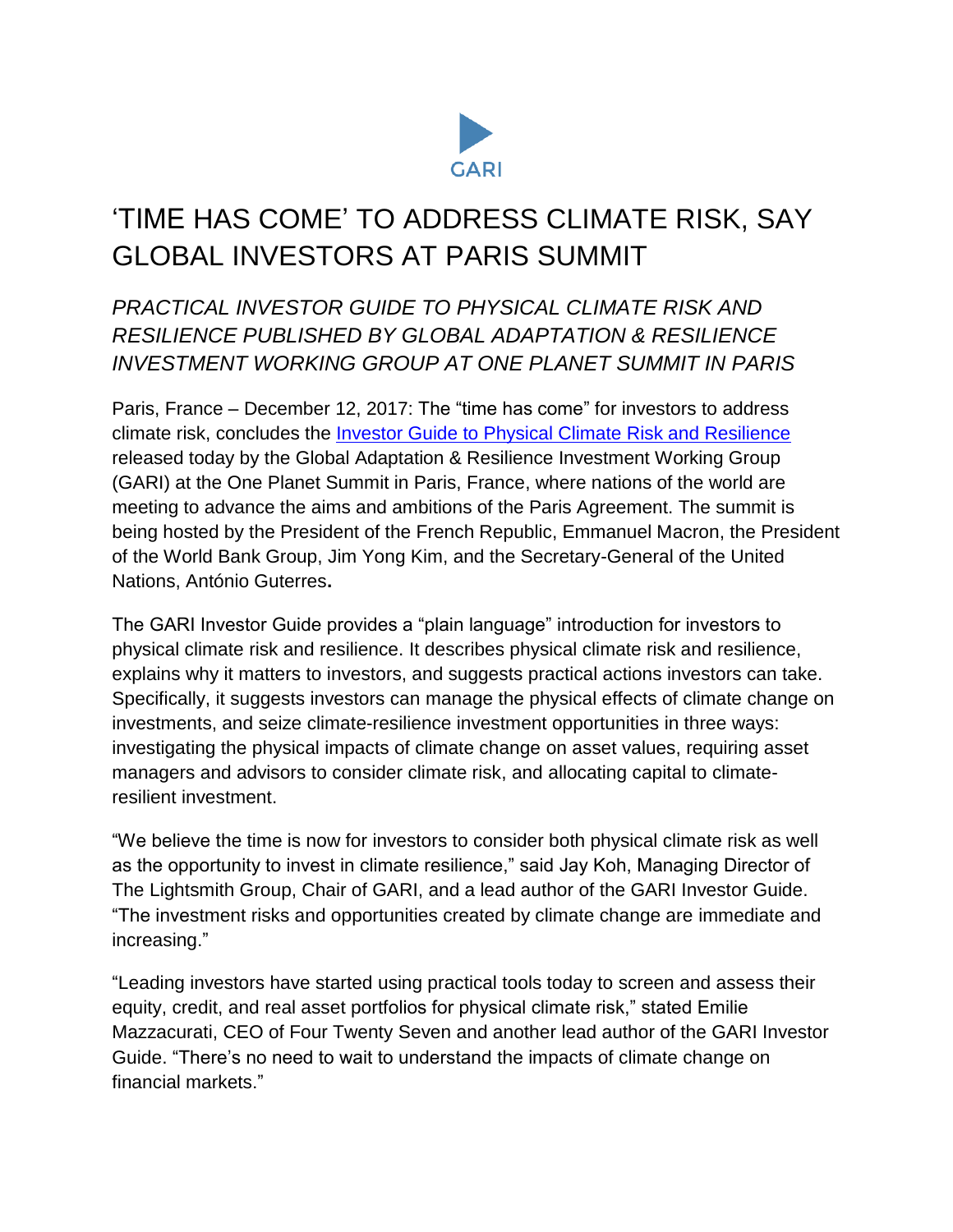"Understanding physical climate risk can guide investors' decisions today, both to reduce exposure to risks and seize climate resilience investment opportunities," concluded Chiara Trabacchi, Climate Finance Specialist, and the third lead author of the GARI Investor Guide. "The Investor Guide is a tool for investors that want to anticipate the risk – rather than experience it – and to deliver long-term value."

============

#### ABOUT THE GLOBAL ADAPTATION & RESILIENCE INVESTMENT WORKING GROUP (GARI)

The Global Adaptation & Resilience Investment Working Group (GARI) is a private investor-led initiative announced at COP21, the global climate summit in Paris in 2015. GARI is a partner of the UN Secretary General's A2R Climate Resilience Initiative. GARI has brought together over 150 private and public investors, bankers, leaders and other stakeholders to discuss critical issues at the intersection of climate adaptation and resilience and investment with the objective of helping to assess, mobilize and catalyze action and investment. It released a first discussion paper, "Bridging the Adaptation Gap," at the COP22 Marrakesh global climate summit in 2016. For more information on GARI, please see: [www.garigroup.com.](http://www.garigroup.com/)

### ABOUT THE LIGHTSMITH GROUP

The Lightsmith Group is an investment firm pursuing superior returns by investing in companies that address critical societal needs. Lightsmith invests in growth-stage companies providing technology-enabled business services and solutions in the areas of energy, water, food and agriculture, and climate resilience. Lightsmith won the Global Innovation Lab for Climate Finance competition in 2016 for its concept for the first climate adaptation and resilience private investment strategy and received the Lab's formal endorsement in September 2017. For more information on The Lightsmith Group, please see: [www.lightsmithgp.com.](https://www.lightsmithgp.com/)

#### ABOUT FOUR TWENTY-SEVEN

Four Twenty Seven is a market intelligence and advisory firm specialized in the [economic risk of climate change.](http://427mt.com/our-solutions/) The firm works with [financial institutions,](http://427mt.com/clients/financial-institutions/) [Fortune 500](http://427mt.com/clients/industry/)  [companies](http://427mt.com/clients/industry/) and governments to assess climate risk, mitigate risk and identify resilience opportunities. Four Twenty Seven won multiple award for its climate risk analytics products and was a partner to the White House Climate Data Initiative. Four Twenty Seven is headquartered in Berkeley, CA, with offices in Washington, DC and Paris, France. More info at: [www.427mt.com](http://www.427mt.com/)